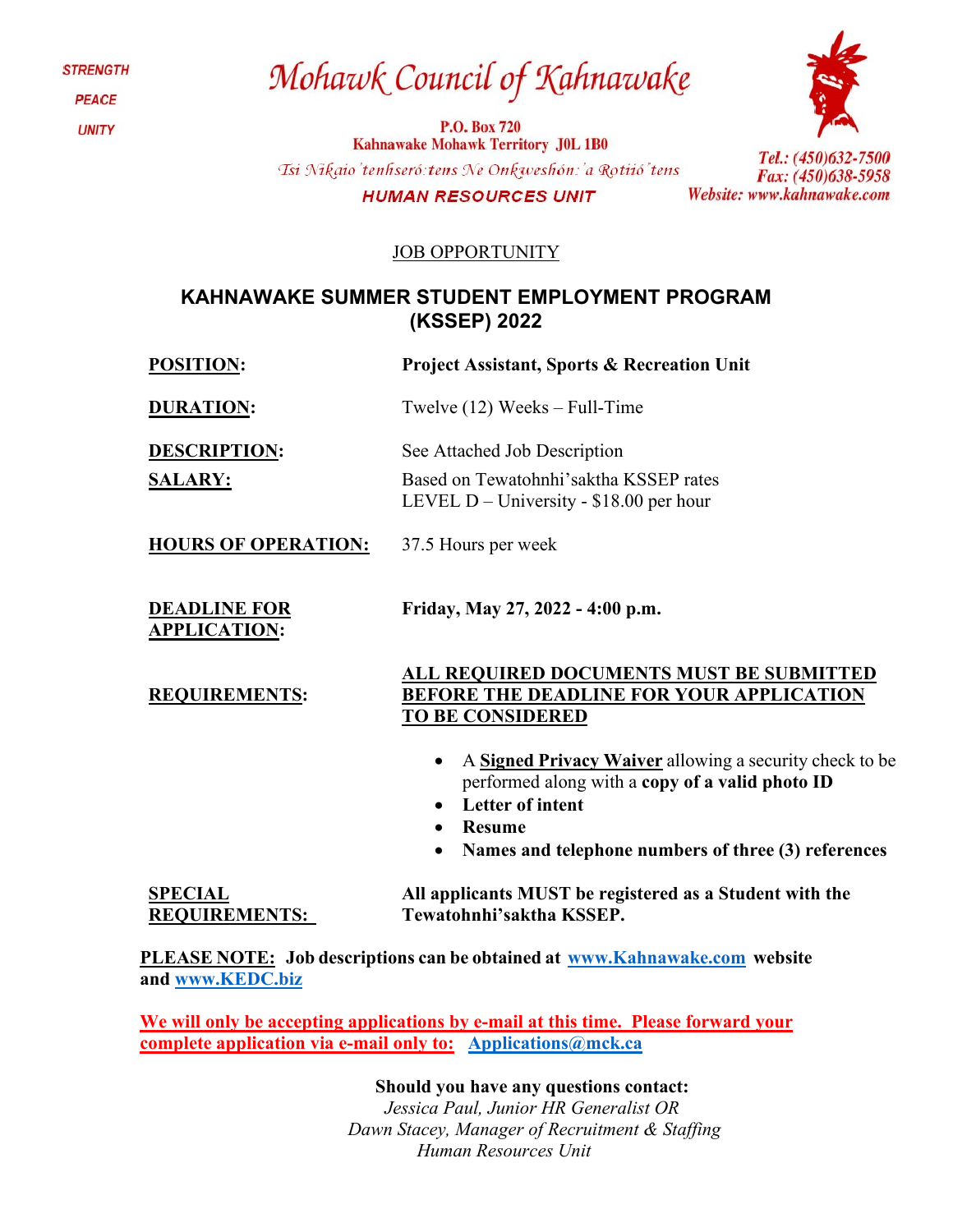**STRENGTH** 

**PEACE** 

**UNITY** 

# Mohawk Council of Kahnawake

**P.O. Box 720 Kahnawake Mohawk Territory J0L 1B0** 



Tsi Nikaio'tenhseró: tens Ne Onkweshón: 'a Rotiió' tens **HUMAN RESOURCES UNIT** 

Tel.: (450)632-7500 Fax: (450)638-5958 Website: www.kahnawake.com

## Job Description

### **GENERAL INFORMATION**

**Job Title: Division:**

Sports & Recreation Unit Project Assistant Finance

**Date of Job Description: Terms:**

April 2022 Fixed-term, Part-time (12 weeks x 37.5 hours/week)

**Job Reports to:**

Interim Director of Sports and Recreation

### **THE INCUMBENT**

**Name of Incumbent: Date of Hiring: Name of Supervisor:**

MacKenzie Whyte

## **GENERAL JOB DESCRIPTION**

Under the supervision of the Interim Director of Sports and Recreation, develops written and graphic content and promotes the Sports and Recreation Unit website and social media properties. Coordinates summer student employment and training files. Helps organize special events. Coordinates recreational activities as part of the Kahnawake Youth Resilience Project.

| <b>RESPONSIBILITIES</b>                                                     | <b>TASKS</b>                                                                                                                                                                                                                                                                                                                   |
|-----------------------------------------------------------------------------|--------------------------------------------------------------------------------------------------------------------------------------------------------------------------------------------------------------------------------------------------------------------------------------------------------------------------------|
| To Assist in the<br>Coordination of SRU<br>Events, Projects and<br>Programs | Initiates and develops new ideas for projects in collaboration with<br>➤<br>Immediate Supervisor;<br>$\triangleright$ Plans and develops a system for compiling and scheduling<br>programming based on Unit calendar;<br>Coordinates at least two programs;<br>⋗<br>and<br>Coordinates a fundraising event for Team Kahnawake. |
| To Organize Website<br>and Social Media<br><b>Content Creation</b>          | Initiates and develops new ideas for the website in collaboration<br>➤<br>with Immediate Supervisor;<br>Plans and develops a system for gathering and scheduling up-<br>➤<br>to-date information for input on website;<br>Regularly posts and updates news and other community<br>➤<br>recreational organization information;  |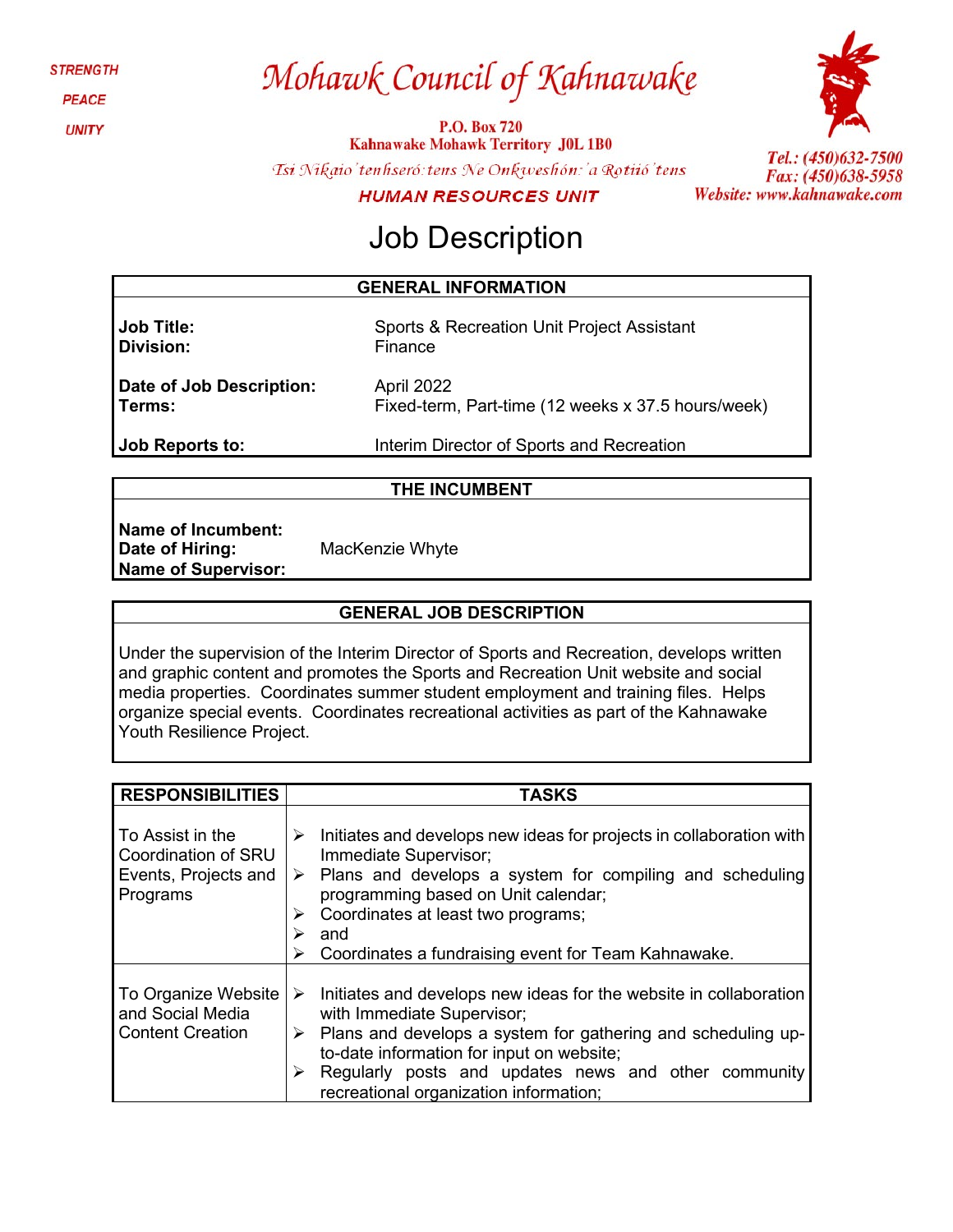|                           | and                                                               |
|---------------------------|-------------------------------------------------------------------|
|                           | Promotes content on social media properties.                      |
| To Research,              | Works with stakeholders to discover survey requirements;          |
| <b>Compile and Carry</b>  | Creates survey and promotes through social media;                 |
| Out Community             | Hosts sessions in playgrounds/outdoor areas where individuals     |
| <b>Recreational Needs</b> | may fill out the survey in person (socially distanced,)           |
| Survey and                | Researches and gathers information and statistics for proposals;  |
| Proposals                 | Aids in the creation of auxiliary material and promotional assets |
|                           | for grants;                                                       |
|                           | Compiles results and analyzes data; and                           |
|                           | Creates report on the findings and makes recommendations.         |

 $\triangleright$  Performs other job related duties as directed by the Immediate Supervisor.

### **ACCOUNTABILITY**

- > To coordinate with minor sports and recreation organizations, athletes, coaches, parents, local media and community members;
- $\triangleright$  To deal with internal and external clients in a tactful, discrete and courteous manner;
- $\triangleright$  To create high quality writing for a variety of media, including grantors;
- $\triangleright$  To decide on schedule and content of website;
- $\triangleright$  To create high quality content for the website and social media channels;
- $\triangleright$  To maintain confidentiality;
- To adhere to the MCK Administration Manual-Personnel Policy and Kanienkeha Language Initiatives.

| <b>QUALIFICATIONS</b>                                 |                                                                                                                                                                                                                                                                                                                                                                                                                                                                                                                                                                                                                                                                                                                                                 |  |  |  |
|-------------------------------------------------------|-------------------------------------------------------------------------------------------------------------------------------------------------------------------------------------------------------------------------------------------------------------------------------------------------------------------------------------------------------------------------------------------------------------------------------------------------------------------------------------------------------------------------------------------------------------------------------------------------------------------------------------------------------------------------------------------------------------------------------------------------|--|--|--|
| <b>Education and</b><br><b>Experience</b><br>required | FULL-TIME ENROLLMENT IN AN ACCREDITED UNIVERSITY<br>≻<br>PROGRAM IN COMMUNICATIONS, COMMERCE, BUSINESS,<br>JOURNALISM, CREATIVE WRITING, MARKETING, GRAPHIC<br>DESIGN, WEBSITE DESIGN, OR RELATED FIELD.                                                                                                                                                                                                                                                                                                                                                                                                                                                                                                                                        |  |  |  |
| <b>Skills</b><br><b>Requirements</b>                  | Comprehensive knowledge of writing and research;<br>➤<br>Creativity in looking for innovative solutions;<br>≻<br>Ability to write posts and update information on behalf of<br>community recreational organizations;<br>Creates cornerstone content for the site; graphic design;<br>➤<br>$\triangleright$ Knowledge of computer systems (word processing, desktop<br>publishing, graphic design, developing and managing websites);<br>Ability to prioritize and adapt to constantly changing demands of<br>➤<br>the job;<br>Ability to work independently and complete tasks within strict time<br>≻<br>constraints;<br>Sound knowledge of website protocols and organizational skills;<br>≻<br>Oral and strong written communication skills; |  |  |  |